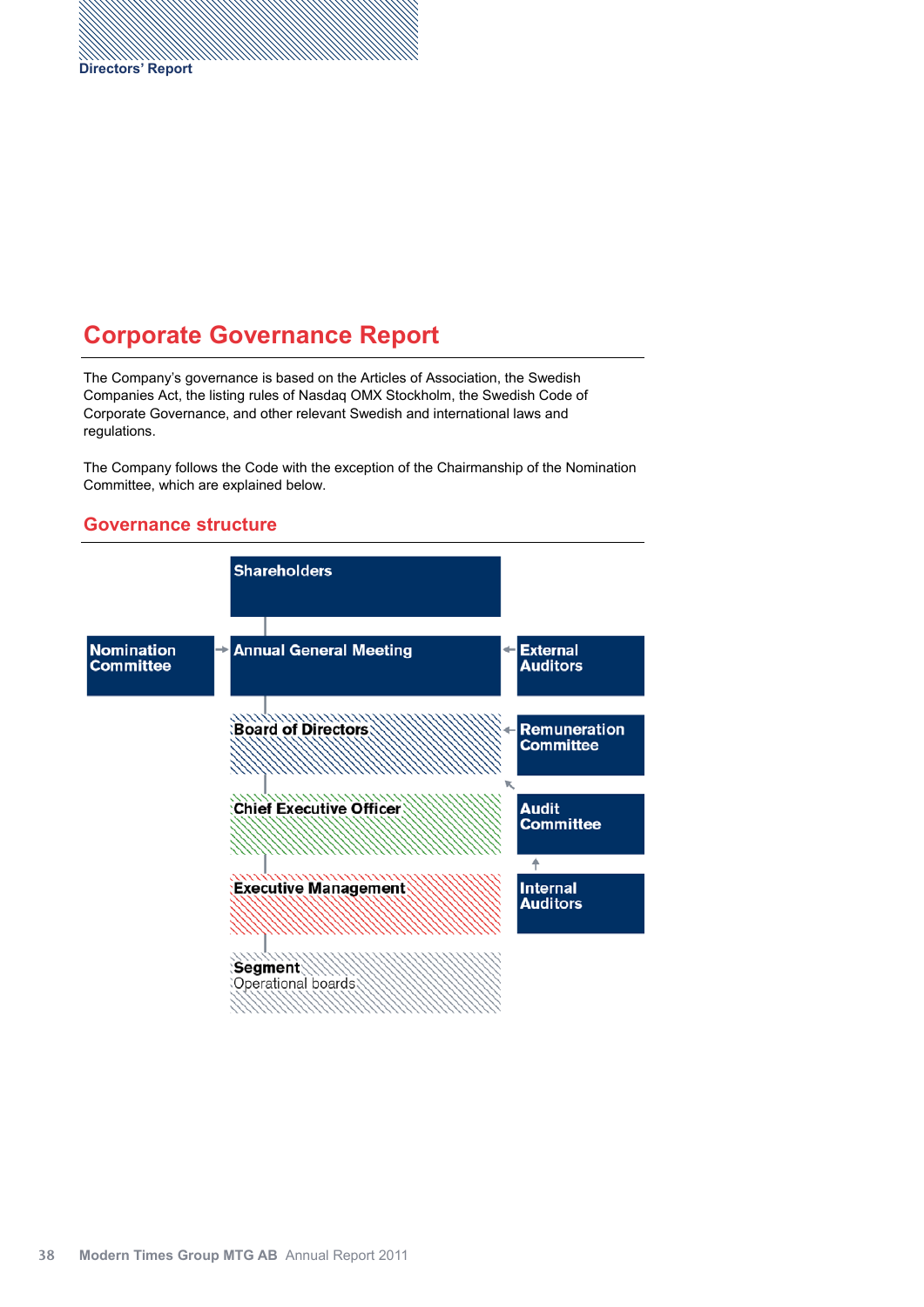**Shares and shareholders** The share capital consists of Class A, Class B and Class C shares. The holder of one Class A share is entitled to ten voting rights. Holders of Class B and Class C shares are entitled to one voting right for each share. The Class A and B shares entitle the holder to the same proportion of assets and earnings and carry equal rights in terms of dividends. The holder of a Class C share is not entitled to dividends. For further information about the Company's shares, see under the heading The MTG share, page 34.

Information regularly provided to shareholders includes interim reports and full year reports, Annual Reports and press releases on significant events occurring during the year. All reports, press releases and other information can be found on MTG's website www.mtg.se.

**Annual General Meeting** The Annual General Meeting is the highest decision-making body in a limited liability company and it is at the Annual General Meeting where all shareholders can exercise their right to decide on issues affecting the Company and its operations.

The authority and work of the Annual General Meeting are primarily based on the Companies Act and the Code as well as on the Articles of Association adopted by the Annual General Meeting.

The Annual General Meeting of shareholders shall be held within six months after the end of the financial year. At the Annual General Meeting, resolutions shall be passed with respect to the adoption of the income statement and balance sheet as well as the consolidated income statement and statement of financial position, the disposition of the Company's earnings according to the adopted balance sheet, the discharge of liability for the Board of Directors and the Chief Executive Officer, appointment of the Board of Directors and their Chairman and the Company's auditors, and certain other matters provided for by law and the Articles of Association.

Shareholders wishing to have matters considered at the Annual General Meeting should submit their proposals in writing at least seven weeks before the Annual General Meeting in order to guarantee that their proposals may be included in the notice to the Meeting. Details on how and when to submit proposals to MTG can be found on www.mtg.se.

Shareholders who wish to participate in the Annual General Meeting must be duly registered as such with Euroclear Sweden AB. The shareholders may then attend and vote at the meeting in person or by proxy. A shareholder wishing to attend the Annual General Meeting must notify MTG of his or her intention to attend. The manner in which to notify MTG can be found in the notice convening the Annual General Meeting.

Those shareholders, who cannot attend the Annual General Meeting in person and wish to be represented by a proxy, must authorise the proxy by issuing a power of attorney. If such power of attorney is issued by a legal entity, an attested copy of the certificate of registration must be attached. The original power of attorney and the certificate of registration, where applicable, are to be sent to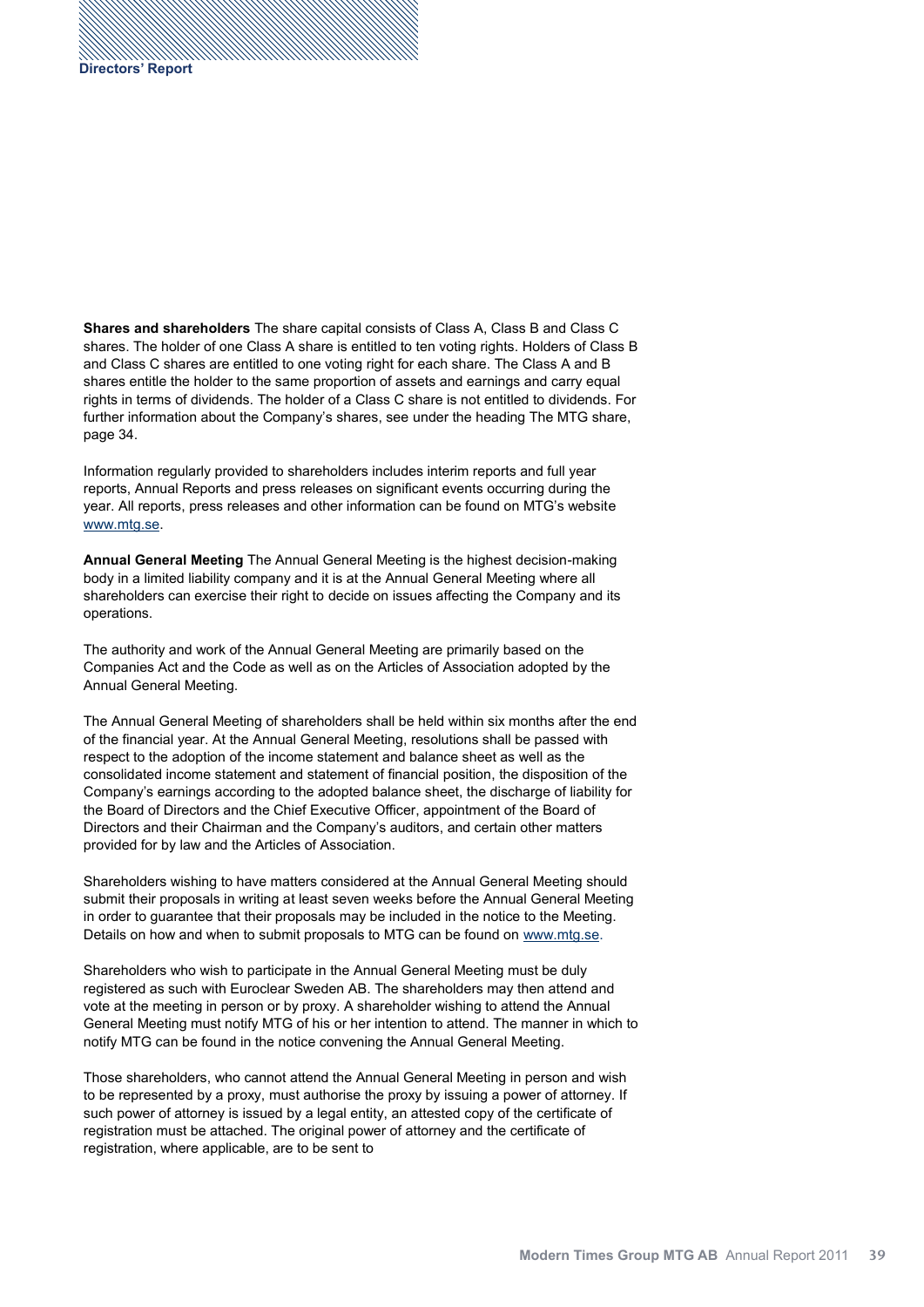Modern Times Group MTG AB, c/o Computershare AB, P.O. Box 610, SE-182 16 Danderyd, Sweden, well in advance of the Meeting. The form to use for a power of attorney can be found on Modern Times Group MTG AB's website www.mtg.se.

The Annual General Meeting for the 2011 financial year will be held on 8 May 2012 in Stockholm.

# **Nomination procedure**

**The Nomination Committee** The Nomination Committee's tasks include:

- To evaluate the Board of Directors' work and composition
- To submit proposals to the Annual General Meeting regarding the election of Board Directors and the Chairman of the Board
- To prepare proposals regarding the election of Auditors in cooperation with the Audit Committee (when appropriate)
- To prepare proposals regarding the fees to be paid to Board Directors and to the Company's Auditors
- To prepare proposals for the Chairman of the Annual General Meeting
- To prepare proposals for the administration and order of appointment of the Nomination Committee for the Annual General Meeting.

Following a resolution of the Annual General Meeting of Modern Times Group MTG AB in May 2011, a Nomination Committee was established, consisting of major shareholders in Modern Times Group MTG AB with Cristina Stenbeck as convener. The committee comprises Cristina Stenbeck on behalf of Investment AB Kinnevik, Thomas Ehlin on behalf of Nordea Investment Funds, Johan Ståhl on behalf of Lannebo Fonder, and Kerstin Stenberg on behalf of Swedbank Robur funds. Together, the members of the Nomination Committee represent more than 50% of the voting rights in Modern Times Group MTG AB. The members of the Nomination Committee do not receive any remuneration for their work.

The Nomination Committee will submit a proposal for the composition of the Board of Directors and Chairman of the Board to be presented to the 2012 Annual General Meeting for approval. Shareholders wishing to propose candidates for election to the Modern Times Group MTG AB Board of Directors should submit their proposals in writing.

Cristina Stenbeck, who is a Member of the Board of Directors of MTG, has been appointed Chairman of the Nomination Committee, an appointment that deviates from what the Code prescribes. The other members of the Nomination Committee have declared their decision regarding election of the Chairman of the Nomination Committee as being in the Company's and shareholders' best interest and a natural consequence of Cristina Stenbeck representing the Company's largest shareholders.

The Board of Directors as at 31 December 2011 The Board of Directors of Modern Times Group MTG AB comprises eight Non-Executive Directors. The members of the Board of Directors are David Chance, Mia Brunell Livfors, Simon Duffy, Lorenzo Grabau,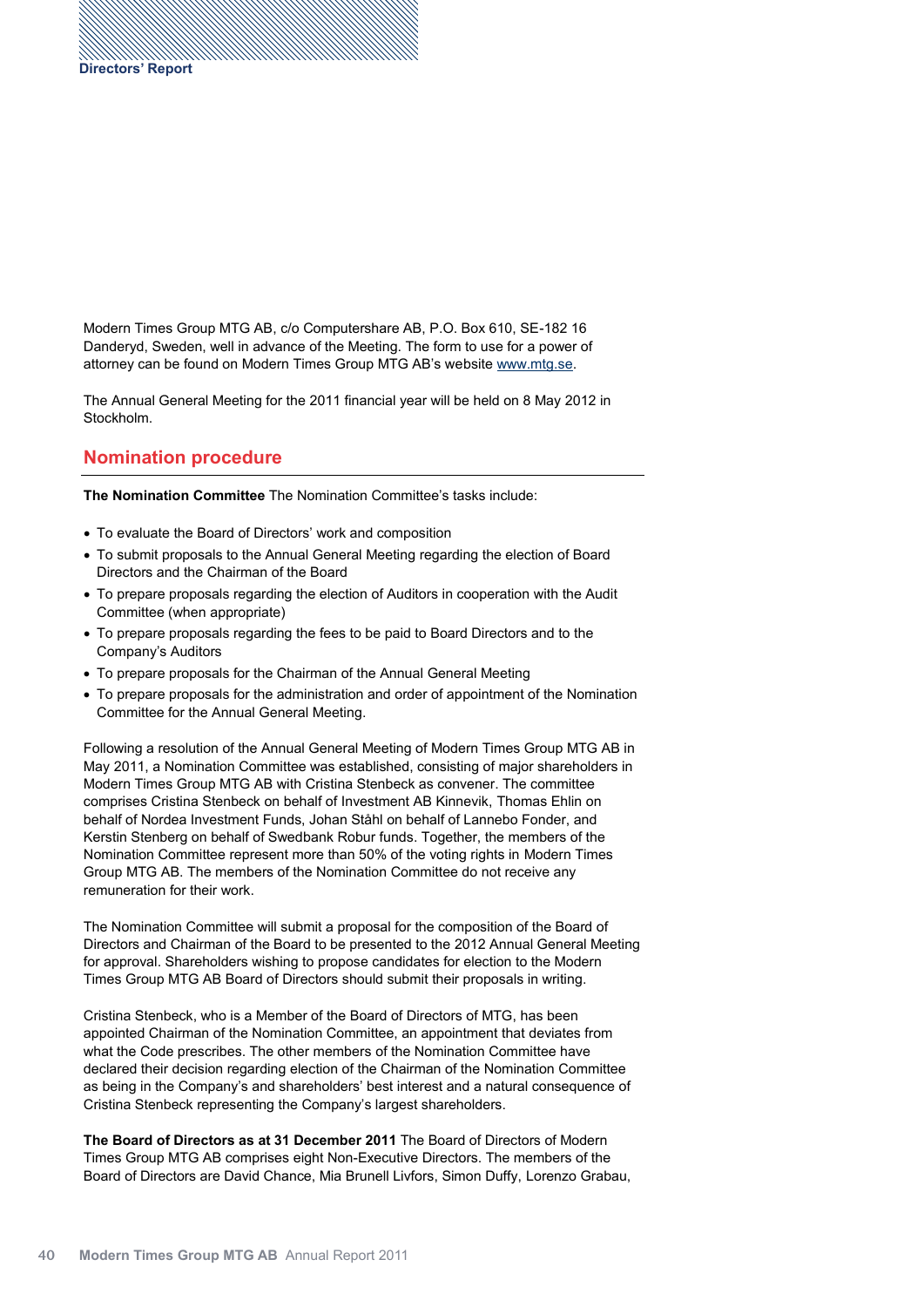Alexander Izosimov, Michael Lynton, David Marcus, and Cristina Stenbeck. The Board of Directors and its Chairman, David Chance, were re-elected, and Lorenzo Grabau was elected for the first time at the Company's Annual General Meeting of Shareholders on 1 May 2011. Biographical information on each Board member is provided on pages 48-50 of this report.

**Responsibilities and duties of the Board of Directors** The Board of Directors has the overall responsibility for MTG's organisation and administration. The Board of Directors is constituted to provide effective support for, and control of, the activities of the Executive Management of the Company. The Board has adopted working procedures for its internal activities which include rules pertaining to the number of Board meetings to be held, the matters to be handled at such regular Board meetings, and the duties of the Chairman. The work of the Board is also governed by rules and regulations which include the Companies Act, the Articles of Association, and the Code.

In order to carry out its work more effectively, the Board has appointed a Remuneration Committee and an Audit Committee. These committees handle business within their respective segment and present recommendations and reports on which the Board may base its decisions and actions. However, all members of the Board have the same responsibility for decisions made and actions taken, irrespective of whether issues have been reviewed by such committees or not.

The Board has also adopted procedures for instructions and mandates to the Chief Executive Officer. These procedures require that investments in non-current assets of more than SEK 2,000,000 have to be approved by the Board. The Board also has to approve large-scale programming investments and other significant transactions including acquisitions and closures or disposals of businesses. In addition, the Board has also issued written instructions specifying when and how information, which is required in order to enable the Board to evaluate the Group's and its subsidiaries' financial positions, should be reported.

**Ensuring quality in financial reporting** The working procedures determined annually by the Board include instructions on the type of financial reports and similar information which are to be submitted to the Board. In addition to the full-year report, interim reports and the annual report, the Board reviews and evaluates comprehensive financial information regarding the Group as a whole and the entities within the Group.

The Board also reviews, primarily through the Group's Audit Committee, the most important accounting principles applied by the Group in financial reporting, as well as major changes in these principles. The tasks of the Audit Committee also include reviewing reports regarding internal control and financial reporting processes, as well as internal audit reports submitted by the Group's internal audit function. The Group's external auditors report to the Board as necessary, but at least once a year. A minimum of one such meeting is held without the presence of the CEO or any other member of Excecutive Management. The external auditor also attend the meetings of the Audit Committee. Minutes are taken at all meetings and are made available to all Board members and to the auditor.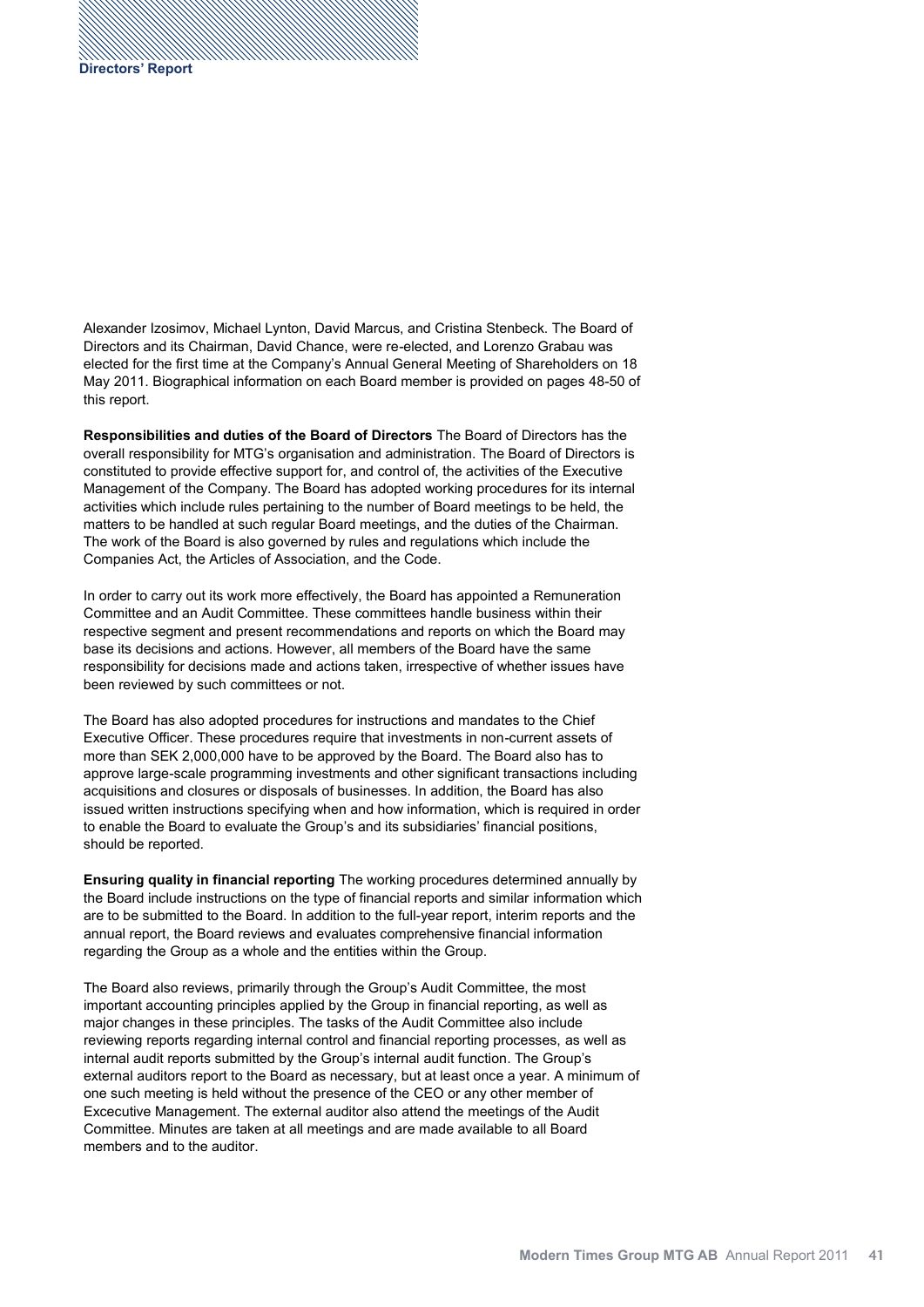# **Board of Directors during 2011**

| <b>Name</b>         | <b>Position</b> | <b>Born</b> | <b>Nationality</b>      | <b>Elected</b> | Independent<br>to major<br>shareholders | Independent<br>to company<br>and its<br>management | <b>Remuneration</b><br><b>Committee</b> | <b>Audit</b><br><b>Committee</b> |
|---------------------|-----------------|-------------|-------------------------|----------------|-----------------------------------------|----------------------------------------------------|-----------------------------------------|----------------------------------|
| David Chance        | Chairman        | 1957        | American<br>and British | 1998           | Yes                                     | Yes                                                | Member                                  |                                  |
| Mia Brunell Livfors | Member          | 1965        | Swedish                 | 2007           | No                                      | Yes                                                | Member                                  |                                  |
| Simon Duffy         | Member          | 1949        | <b>British</b>          | 2008           | Yes                                     | Yes                                                |                                         | Chairman                         |
| Lorenzo Grabau      | Member          | 1965        | Italian                 | 2011           | Yes                                     | Yes                                                |                                         | Member                           |
| Alexander Izosimov  | Member          | 1964        | Russian                 | 2008           | Yes                                     | Yes                                                |                                         | Member                           |
| Michael Lynton      | Member          | 1960        | American<br>and British | 2009           | Yes                                     | Yes                                                |                                         | Member                           |
| David Marcus        | Member          | 1965        | American                | 2004           | Yes                                     | Yes                                                | Chairman                                |                                  |
| Cristina Stenbeck   | Member          | 1977        | American<br>and Swedish | 2003           | No                                      | Yes                                                |                                         |                                  |

Mia Brunell Livfors became independent of the Company and its management as although she is a member of the Board of Directors of Transcom Worldwide S.A., MTG's relationship with Transcom Worldwide S.A. is no longer considered as significant.

#### **Board working procedures**

**Remuneration Committee** The Remuneration Committee comprises David Marcus as Chairman and David Chance and Mia Brunell Livfors. The Board of Directors commissions the work of the Remuneration Committee. The responsibilities of the Remuneration Committee include issues related to salaries, pension plans, bonus programmes and the employment terms for the Chief Executive Officer and Executive Management within MTG. The Committee also advises the Board on long-term incentive schemes.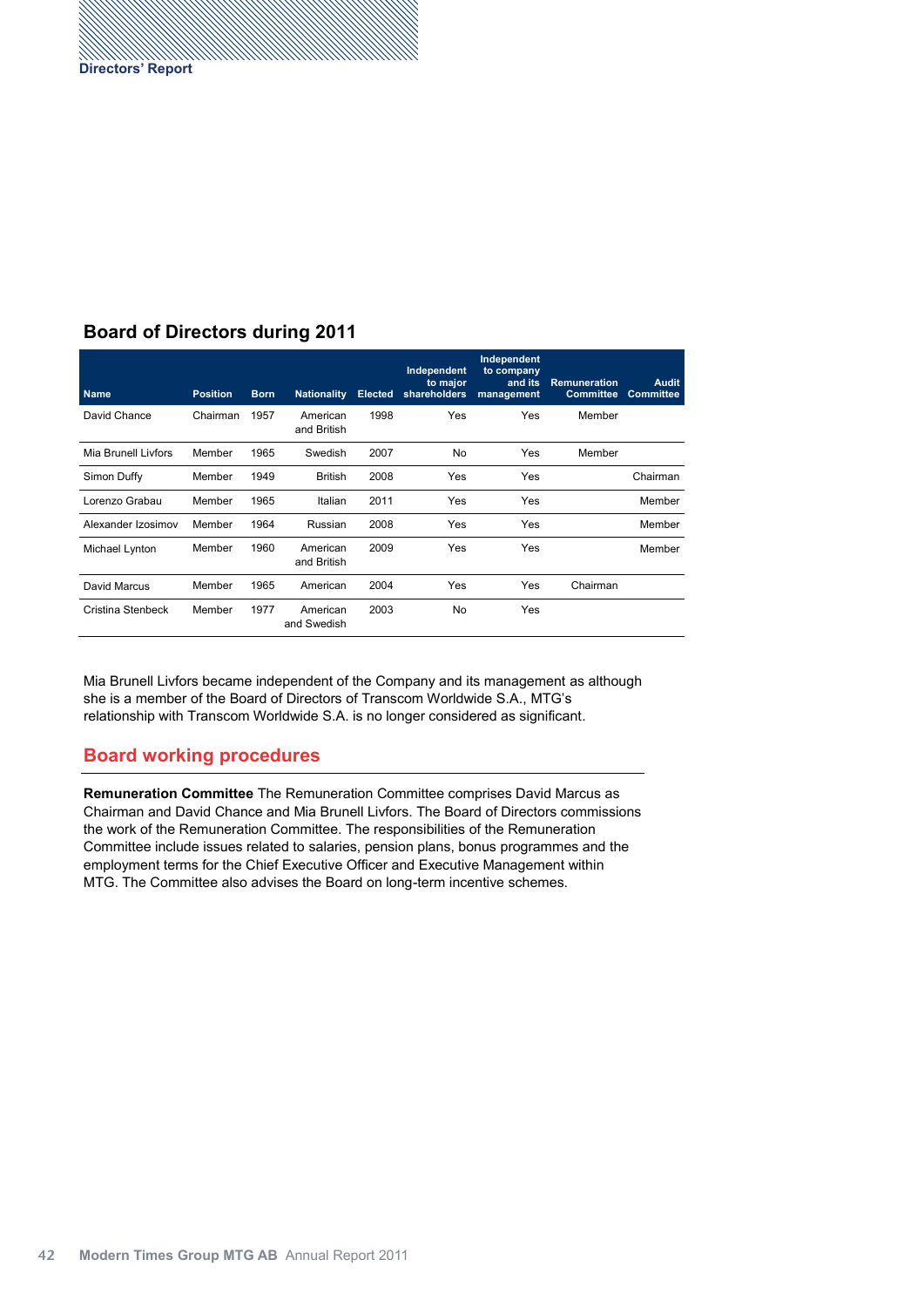**Audit Committee** The Audit Committee comprises Simon Duffy as Chairman, Lorenzo Grabau, Alexander Izosimov and Michael Lynton. The Audit Committee's responsibility is to

- monitor the company's financial reporting
- monitor the company's efficiency relating to internal control, internal audit and risk management
- keep informed regarding the audit of the annual report and the consolidated accounts
- review and monitor the impartiality and independence of the auditor, with special attention to the services provided other than audit
- assist the Nomination committee to prepare for the election of auditors at the Annual General Meeting

In addition, the Audit Committee should, when applicable, monitor and secure the quality and fairness of transactions with related parties.

**Remuneration to Board members** The remuneration of the Board members is proposed by the Nomination Committee, comprising the Company's largest shareholders and approved by the Annual General Meeting. The Nomination Committee proposal is based on benchmarking of peer group company compensation and company size. Information on the remuneration of Board members is provided in Note 25 to the Accounts in this Report. Board members do not participate in the Group's incentive schemes.

**Work of the Board during 2011** The Board reviewed the financial position of Modern Times Group MTG AB and the Group on a regular basis during the year. The Board also regularly dealt with matters involving acquisitions, the establishment of new operations, and matters related to investments in programming and non-current assets. The Board of Directors also reviewed the Group's strategies and forward development plans.

The Board of Directors had 6 ordinary meetings and 3 extraordinary meeting during 2011.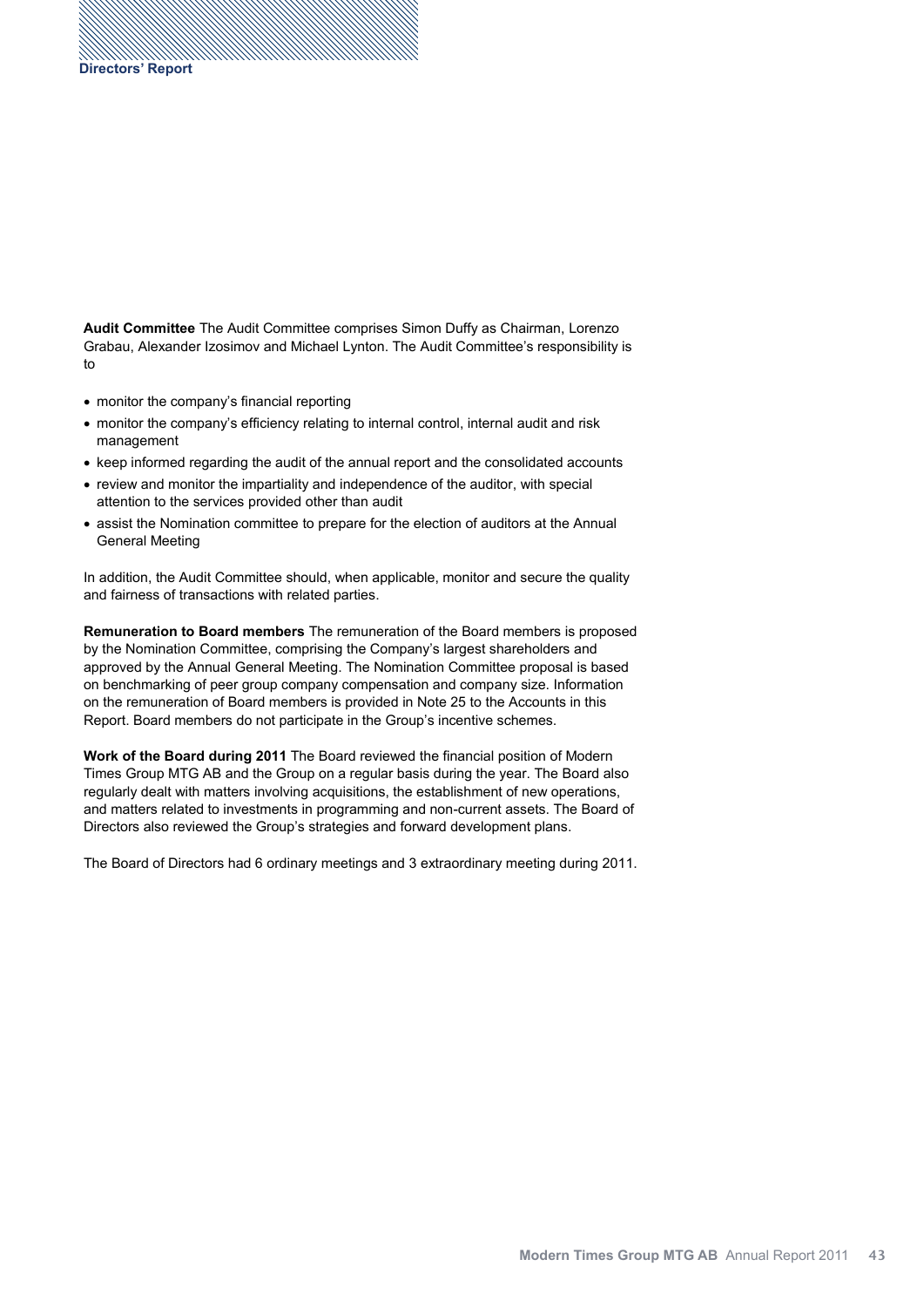# **Attendance at Board and Committee Meetings**

| <b>Board of Directors</b>                        | <b>Board</b><br>meetings | <b>Committee</b> | <b>Audit Remuneration</b><br><b>Committee</b> |
|--------------------------------------------------|--------------------------|------------------|-----------------------------------------------|
| Meetings until the Annual General Meeting 18 May | 2                        |                  | 2                                             |
| Meetings from the Annual General Meeting 18 May  | 7                        | $\mathfrak{p}$   | 2                                             |
| Total number of meetings                         | 9                        | 3                | 4                                             |
| David Chance, Chairman                           | 9/9                      |                  | 4/4                                           |
| Mia Brunell Livfors                              | 9/9                      |                  | 4/4                                           |
| Simon Duffy                                      | 8/9                      | 3/3              |                                               |
| Lorenzo Grabau (from 18 May 2011)                | 7/7                      | 2/2              |                                               |
| Alexander Izosimov                               | 8/9                      | 3/3              |                                               |
| Michael Lynton                                   | 9/9                      | 3/3              |                                               |
| David Marcus                                     | 6/9                      |                  | 4/4                                           |
| Cristina Stenbeck                                | 9/9                      |                  |                                               |

## **External auditors**

The Company's auditors are elected by the Annual General Meeting for a period of four years. The current auditor was elected at the 2010 Annual General Meeting. KPMG was last elected as MTG's lead auditors in 2010 and has been external auditors since 1997. George Pettersson, authorised public accountant, is responsible for the audit of the Company on behalf of KPMG since 2010. Audit assignments have involved the examination of the annual report and financial accounting, the administration by the Board and the CEO, other tasks related to the duties of a company auditor and consultation or other services which may result from observations noted during such examination or the implementation of such other tasks. All other tasks are defined as other assignments.

The auditors report their findings to the shareholders by means of the auditors' report, which is presented to the Annual General Meeting. In addition, the auditors report detailed findings at each of the ordinary meetings of the Audit Committee and to the full Board once a year.

KPMG provided certain additional services for the years 2009, 2010 and 2011. These services comprised tax compliance work, advice on accounting issues, and advice on processes and internal controls and other assignments of a similar kind and closely related to the auditing process. For more detailed information concerning the auditors' fees, see Note 26 of the notes to the consolidated financial statements.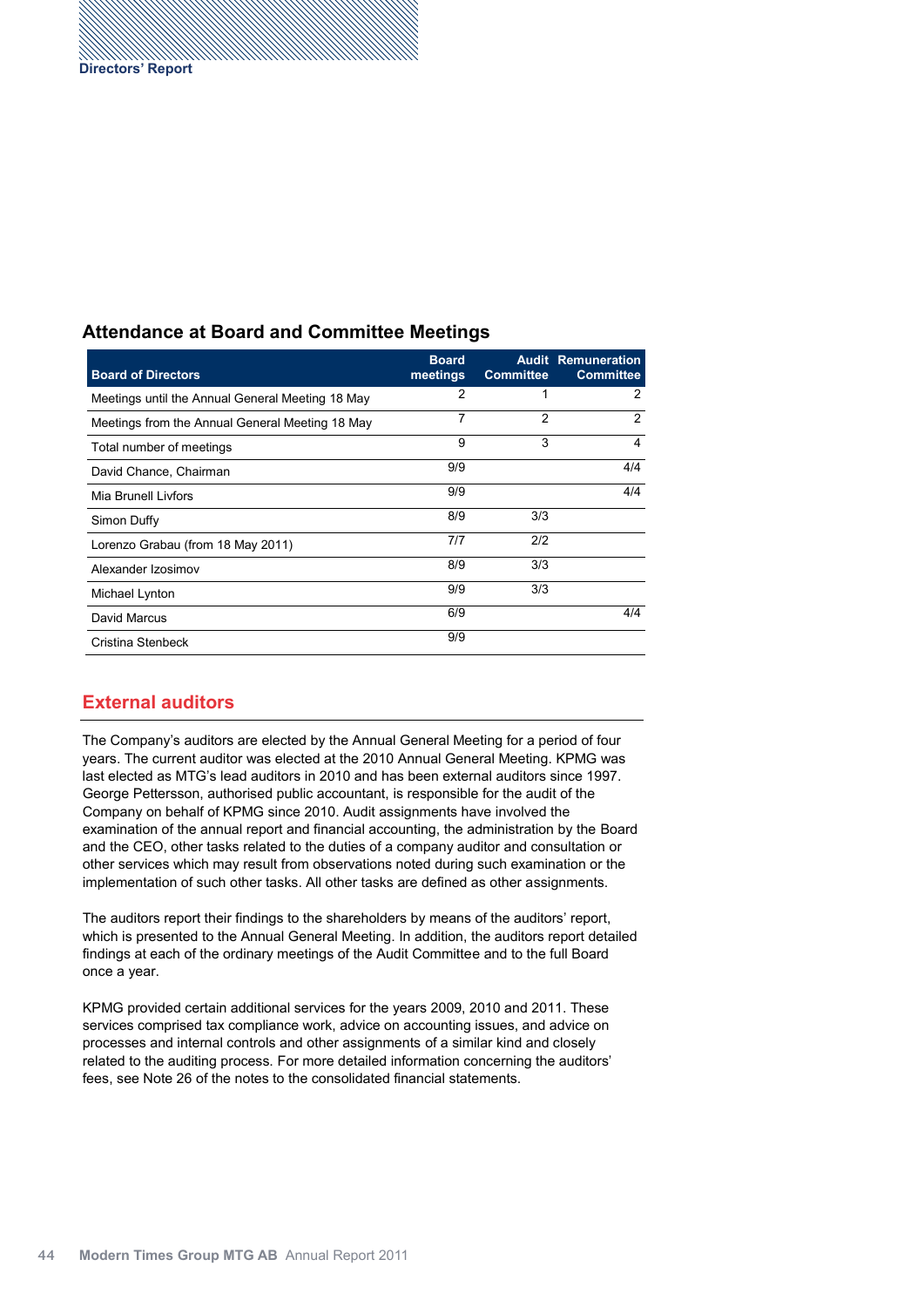## **Executive Management**

MTG's Executive Management comprises the Chief Executive Officer (CEO), the Chief Financial Officer (CFO), and Executive Vice Presidents ((EVP). Biographical information on each executive is provided on pages 51–55 of this report.

**Chief Executive Officer** The CEO is responsible for the ongoing management of the Company in accordance with the guidelines and instructions established by the Board.

The CEO and the Executive Management team, supported by the various employee functions, are responsible for the adherence to the Group's overall strategy, financial and business control, financing, capital structure, risk management and acquisitions. Among other tasks, this includes preparation of financial reports and communication with the stock market and other issues. The Company guidelines and policies issued include financial control, communication, brands, business ethics and personnel policies.

There is an operational board for each of the segments. The Chief Executive Officer chairs the operational board meetings, which are attended by the Executive Management of the relevant business segments and the Chief Financial Officer and other Executive Vice Presidents.

**Executive remuneration** The current guiding principles for executive remuneration and the proposals for 2012 are described under the heading Executive Remuneration on pages 31-32.

The remuneration paid to the Group's Executive Management, as well as information about the beneficial ownership of the Company shares and other financial instruments are set out in Note 25 to the Accounts of this report.

**Share based long-term incentive plans** The Group has four outstanding share based long-term incentive programmes, decided upon in 2007, 2009, 2010 and 2011. For information about these programmes, see Note 25 to the Accounts of this report and the MTG website at www.mtg.se.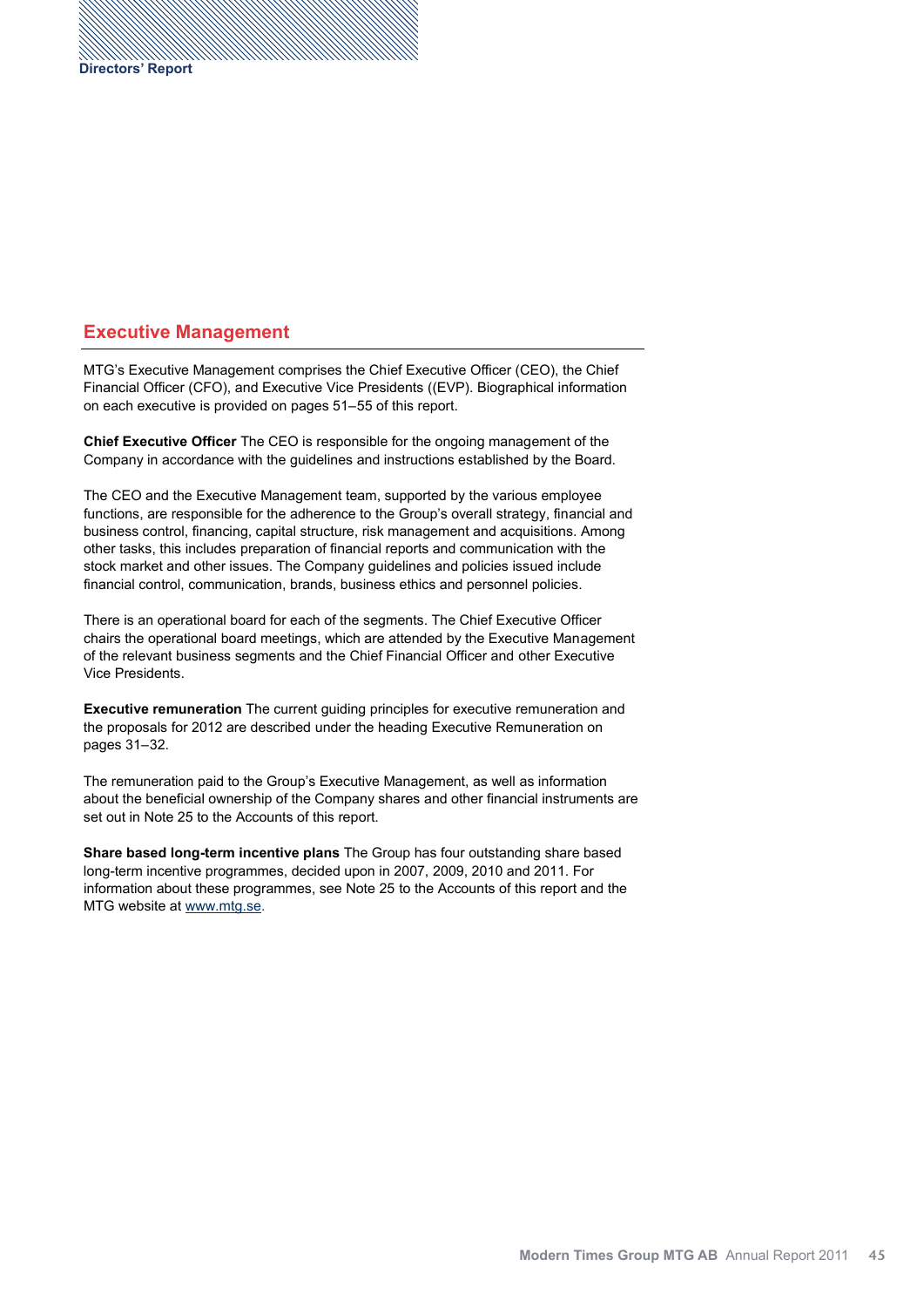## **Internal control report**

The processes for internal control, risk assessment, control activities, information and communication, and monitoring regarding the financial reporting are designed to ensure reliable overall financial reporting and external financial statements in accordance with International Financial Reporting Standards, applicable laws and regulations and other requirements for listed companies on Nasdaq OMX Stockholm. This process involves the Board, Executive Management and personnel.

**Control environment** The Board has specified a set of instructions and working plans regarding the roles and responsibilities of the Chief Executive Officer and the Board committees. The Board also has a number of established basic guidelines, which are important for its work on internal control activities. This includes monitoring performance against plans and prior years. The Audit Committee assists the Board in overseeing various issues such as monitoring internal audit and establishing accounting principles applied by the Group.

The responsibility for maintaining an effective control environment and internal control over financial reporting is delegated to the Chief Executive Officer. Other Executive Managers at various levels have respective responsibilities. The Executive Management regularly reports to the Board according to established routines and in addition to the Audit Committee's reports. Defined responsibilities, instructions, guidelines, manuals and policies together with laws and regulations form the control environment. All employees are accountable for compliance with these guidelines.

**Risk assessment and control activities** The Company has prepared a model for assessing risks in all segments in which a number of items are identified and measured. These risks are reviewed regularly by the Board of Directors and by the Audit Committee, and include both the risk of losing assets as well as irregularities and fraud. Designing control activities is of particular importance to enable the Company to prevent and identify shortcomings. The important segments are compliance with the broadcasting regulations, control and follow-up on penetration, share of viewing and listeners, and the development of advertising markets. Assessing and controlling risks also involve the operational boards in each business segment, and includes risk registers, contingency plans and disaster recovery plans. Minutes are kept for these meetings. The operational boards are further described under the heading Executive Management.

**Information and communication** Guidelines and manuals used in the Company's financial reporting are communicated to the employees concerned. There are formal as well as informal information channels to the Executive Management and to the Board of Directors for information from the employees identified as significant. Guidelines for external communication ensure that the Company applies the highest standards for providing accurate information to the financial market.

**Follow-up** The Board of Directors regularly evaluates the information provided by Executive Management and the Audit Committee. The Board receives regular updates of the Group's development between the meetings. The Group's financial position, its strategies and investments are discussed at every Board meeting. The Audit Committee